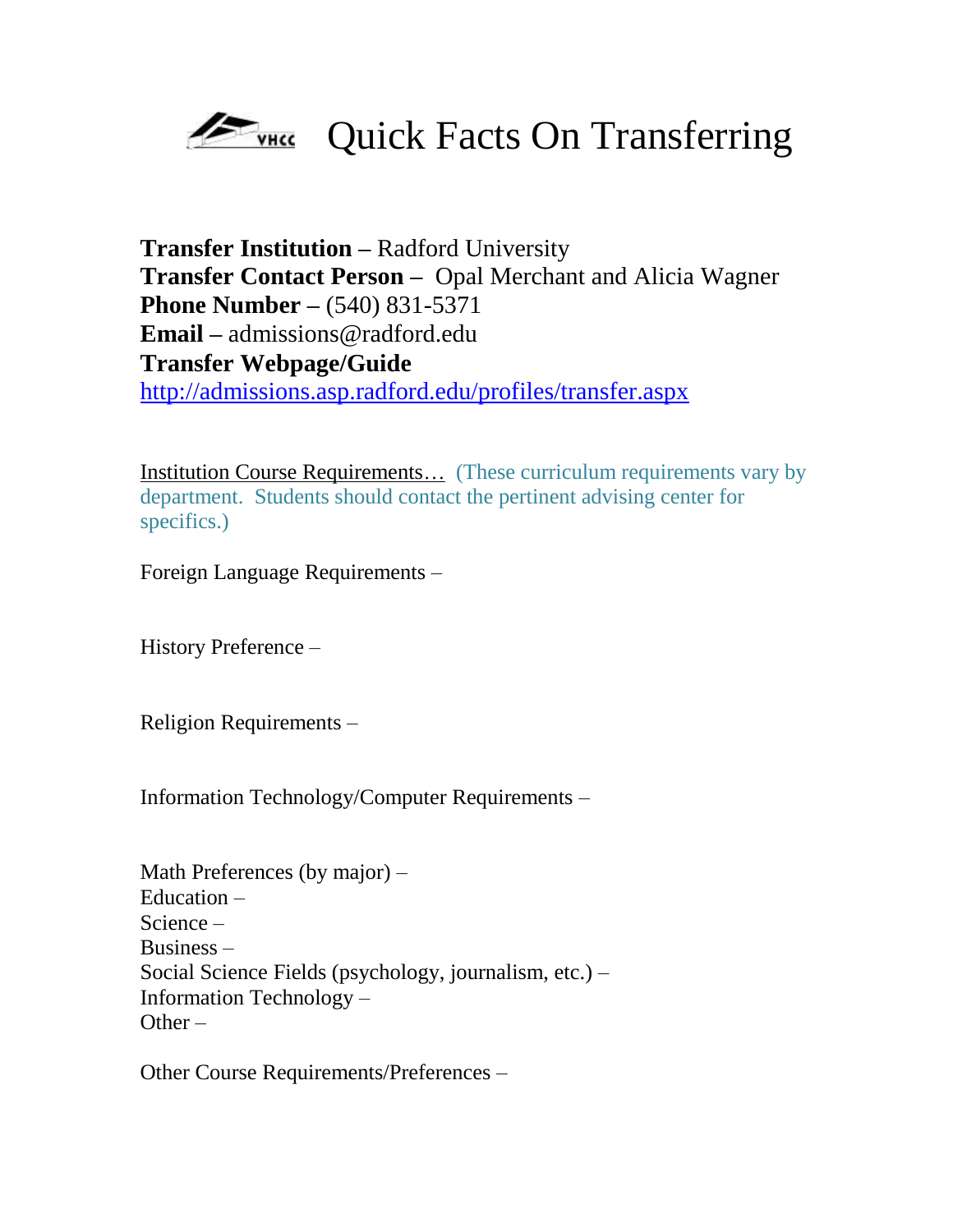Transfer Scholarships Available – (1) \$3,000 Phi Theta Kappa Room scholarships: Must be a member of PTK; submit admissions application, copy of PTK certificate; and all transcripts by March  $15<sup>th</sup>$ ; must desire to live on campus; and must have a cumulative transfer GPA of 3.2 to be considered.

(2) Transfer Excellence Award: \$1,500 and \$2,500 awards. Interested students should have a cumulative GPA of 3.2 or higher and submit admissions application and transcripts by March  $15<sup>th</sup>$  to be considered.

## GPA Policy

VHCC GPA Required for admission – To be considered for admissions, all transfer students must have a cumulative GPA of 2.0 or higher to be considered.

Accept  $D's? - D's$  are not transferrable.

Will you recalculate GPA's if student took course twice at VHCC (recalculate GPA to first attempt grade)? – We allow 3 repeats. These repeats must be done at the institution in which poor grade was received.

Transfer grades or just credits into your institution? – We only transfer credits.

Maximum number of credits that will transfer into your institution – We don't have a "maximum". Students must remember that (1) no fewer than 45 semester hours must be taken at RU to be eligible for graduation. (2) A minimum of 30 of the last 39 hours of credit for a degree must be taken at RU. (3) Fifty percent of the semester hours required for a major or minor must be taken at RU.

## Deadlines

Deadline to apply for transfer – June  $1<sup>st</sup>$  is the priority date for Fall applicants and November  $1<sup>st</sup>$  is the deadline for spring.